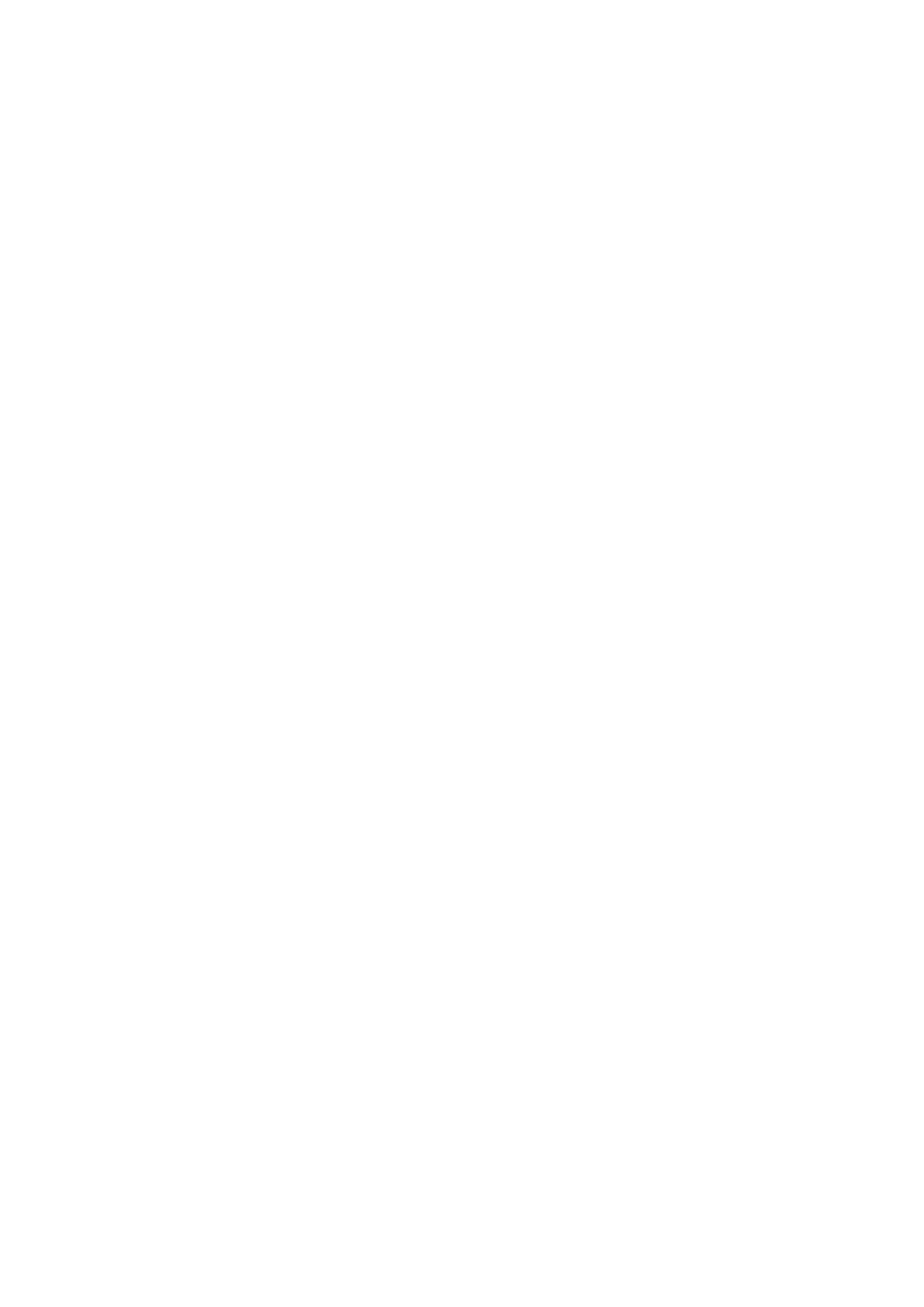# **1 Qualifications and Experience**

1.1 My name is Gareth Maguire. M.R.IA.I., RIBA, ARB, M.Arch BSc (Hons), Dip. PM.

> I am RIAI Registered Architect. I have a Masters of Architecture from the Mackintosh School of Architecture, 1st Class Honors Degree, Bachelor of Science Degree in Architecture from Queens University of Belfast and a Diploma in Project Management from Trinity College Dublin.

1.2 I have over twenty-five years' experience working at a senior Director level in International Integrated Design practices across Ireland and the UK. I led BDP Architects in Ireland for over twenty years in both their Dublin and Belfast offices. During that period I have led numerous major development projects with in house multi-disciplinary design teams. I have in depth specialist knowledge of University Campus Planning in Ireland. My Campus Masterplans include Maynooth University Masterplan, Limerick Institute of Technology Our Places Campus Masterplan, University College Cork Campus Development Plan Reviews, University of Limerick and NUIG's Nuns' Island Campus Masterplan. I have also advised Third Level Capital Development Boards of major third level institutions on their capital development plans, including the development of their major sports campus facilities.

## **2 Role in Proposed Road Development**

- 2.1 My role in the N6 Galway City Ring Road project was to examine, assess and report on the potential impacts that the proposed road development would have on NUI Galway and in particular to advise on the potential impacts identified on their sporting campus and to recommend mitigation measures to minimise any impact identified.
- 2.2 I have been involved in this role on the N6 GCRR project since route options studies.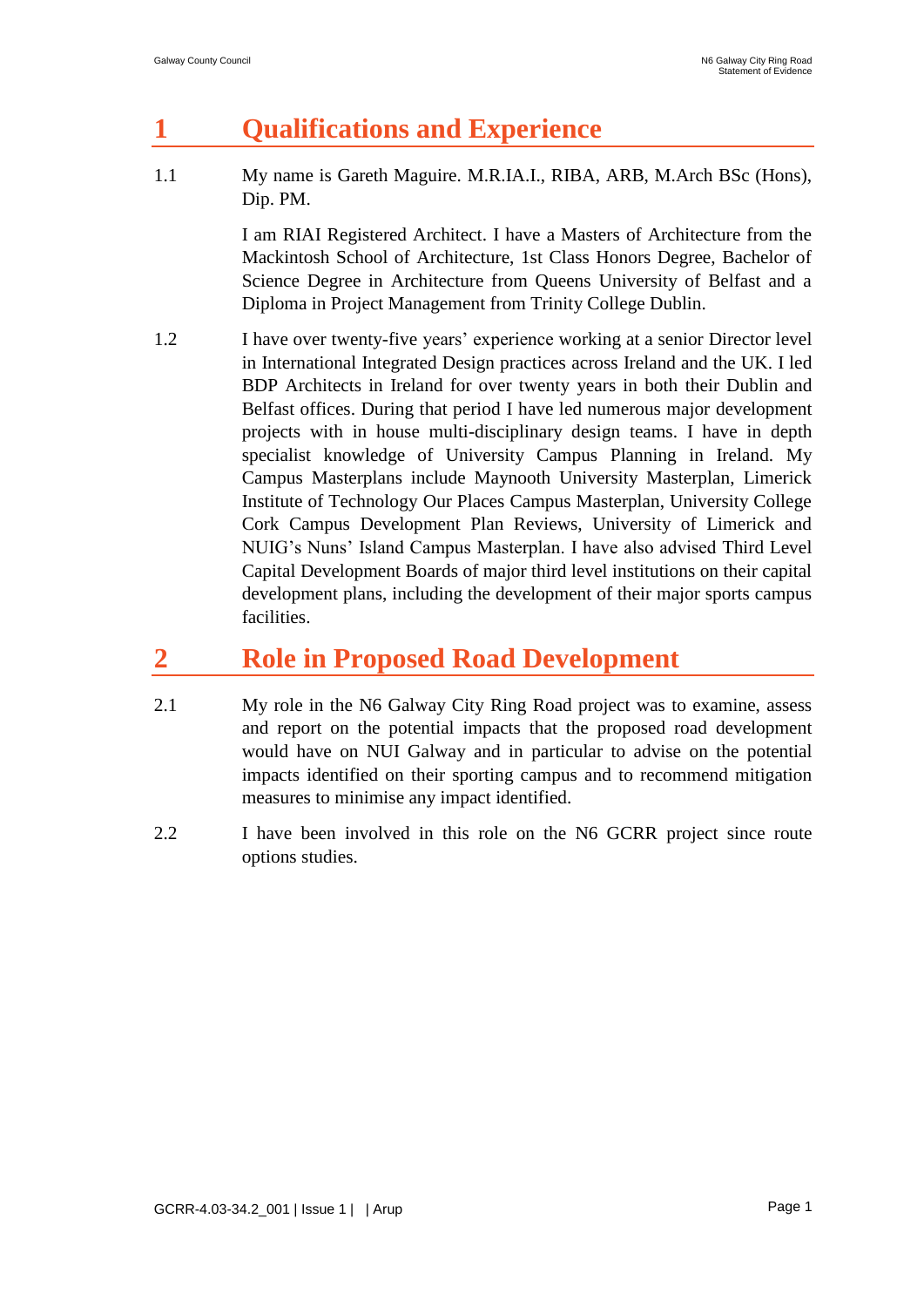# **3 Key issues in relation to NUI Galway's Sporting Campus**

- 3.1 Chapter 15 of the EIAR is to be taken as read in its entirety and is not replicated here. To assist the Board in its consideration of the applications for approval and for the convenience of all participants at this hearing and to put some context to the responses to objections/submissions, the key items pertaining to the assessment of potential impacts on NUI Galway's Sporting Campus detailed in Chapter 15 of the EIAR are summarised briefly below.
- 3.2 The proposed road development will result in a 20 per cent reduction of the NUIG Sporting Campus at Dangan, due to the encumbrance caused by the viaduct support structures upon which the N6 GCRR traverses the campus. This will result in the removal of two grass based GAA sized playing pitches. As a consequence, the NUI Galway Sporting Campus will require a new University Sports Masterplan. The provision of a viaduct structure at the NUI Galway Sporting Campus will provide access to the north and south of the Sporting Campus and the River Corrib during the operational phase, maintaining connectivity and permeability beneath the proposed road development.
- 3.3 The proposed road development intercepts the existing sports pavilion resulting in direct impacts to its western end and the building will be modified as follows:
	- the existing western plant room, 1 no. changing room, 1 no. storage area, 1 no. weights area and associated access hallways on both ground floor and upper levels will be demolished
	- the western plant room and its associated plant will be relocated
	- Construction and reconfiguration of the internal and external walls, roof, windows and door locations
- 3.4 As part of the mitigation of the impacts to the existing sports pitches, alternative pitches were included in the EIAR submitted to the Board in October 2018. This mitigation was based on previous meetings with NUI Galway at the time.
- 3.5 The residual impact on NUI Galway's Sporting Campus, taking cognisance of the mitigation was identified in Section 15.6.2 of Chapter 15 of the EIAR as 'very significant', in the absence of a new University Sports Masterplan.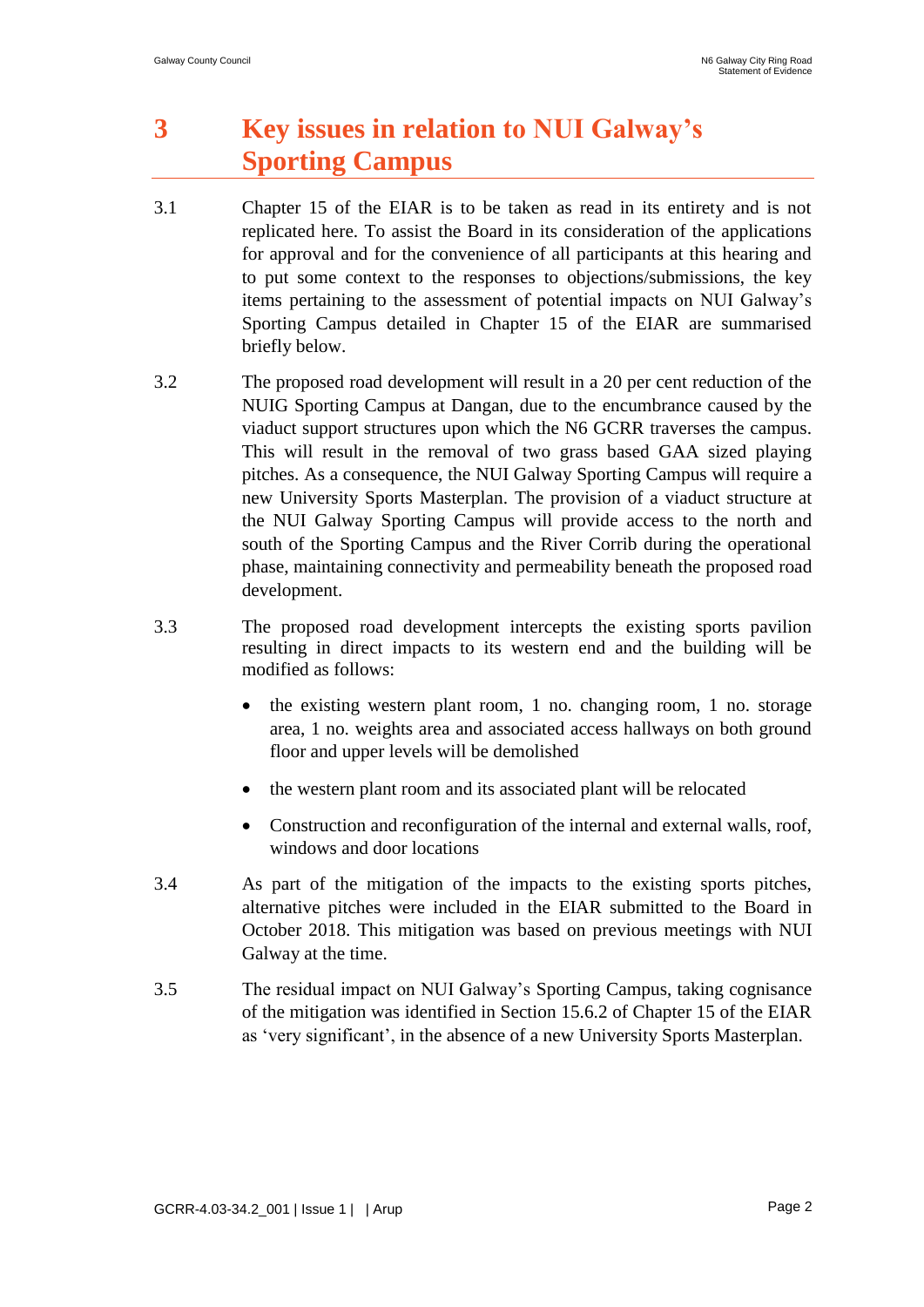## **4 Responses to Submission/Objection**

### **4.1 Overview**

- 4.1.1 This Statement of Evidence is intended to address the submission/objection made to An Bórd Pleanála (ABP) in respect of the N6 Galway City Ring Road (GCRR) Environmental Impact Assessment Report (EIAR), Natura Impact Statement (NIS) and Motorway Scheme (MS) in relation to the impacts on NUI Galway's Sporting Campus as submitted by NUI Galway only. The specific issue addressed is the impacts on the University Sports Masterplan.
- 4.1.2 All other submissions/objections which raise issues in relation to NUI Galway are dealt with elsewhere as appropriate.

### **4.2 NUI Galway's Sporting Campus**

#### **Issue**

4.2.1 Submission/objection Ob\_528\_541\_543\_557 raised the following issue in relation to their university masterplan. "*We have, since March 2015, consistently advised TII's Project Team of the impact which the propose N6 GCRR will have on university strategy, business development and operations, particularly in respect of student recruitment and retention, sports programmes, future facilities development, internalisation, philanthropy and biodiversity. ….The scheme as proposed will result in the*  loss of two playing pitches and two training pitches for the duration of *construction…The sports pavilion which is critical to supporting the entire north campus will also be affected by the scheme."*

#### **Response**

- 4.2.2 Whilst extensive consultation took place during the design development period, a new NUI Galway sporting campus plan and strategy was not complete at the time of publication of the EIAR. Since publication and following receipt of the NUI Galway's submission/objection, NUIG have confirmed the completion of their sporting campus plan and strategy and identified requirements and plans for the Sporting Campus and the position is as follows:
	- they do not want the mitigation measures originally proposed in the EIAR
	- they are pursuing their own plans in terms of providing for the pitches that they believe they need to mitigate the impacts of the proposed road development and have a planning application pending before Galway City Council Ref 19/372 in this regard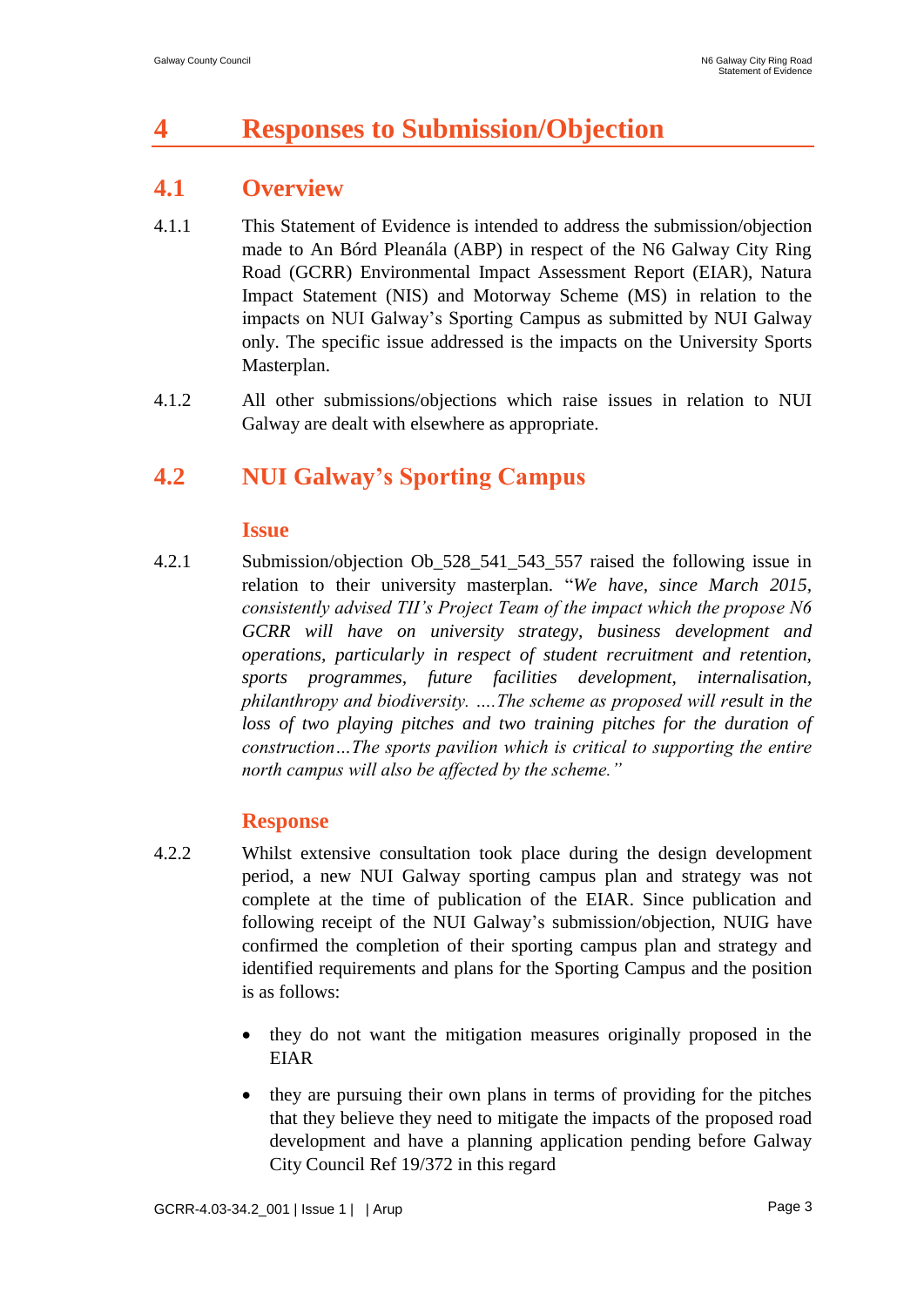4.2.3 This planning application was lodged on 23 December 2019 and is stated to be *"for the development of 1 no. 3G pitch and 1 no. grassed GAA/soccer pitch plus all ancillary infrastructure, ball stop fencing, floodlighting, drainage, an enhanced biodiversity area and all associated site development works"* and for *"permission for temporary changing room facilities and a shared access lane for emergency/maintenance vehicles and pedestrians during the construction phase of the proposed N6 Galway City Ring Road." (*see below*)*



#### **Figure 1: NUI Galway's planning application for new pitches**

4.2.4 The report prepared by MKO Planning and Environmental Consultants which accompanied NUI Galway's planning application, entitled *"Planning Application Cover Report – NUI Galway Dangan Sports Pitches"* dated 20 December 2019 states as follows at section 1.2:

> *"NUI Galway remain concerned about the impact of the proposed road on the overall functional operation of the sports campus. The proposed road development will effectively divide the sports campus into two, removing the two centrally located grass-based pitches. Additionally, the context of the existing sporting changing facilities setting and curtilage will be altered completely.*

> *The purpose of this planning application is to propose an alternative to the mitigation measures proposed in the submitted EIAR 'Appendix A.15.1 NUIG Sports Facilities Mitigation Proposals', with a proposal for 2 no. new pitches and associated infrastructure on a site located to the north-west of the proposed N6 GCRR route. For clarity, this application proposes to replace the existing pitches lost by the proposed N6 GCRR and there is no intensification of the existing facilities."*